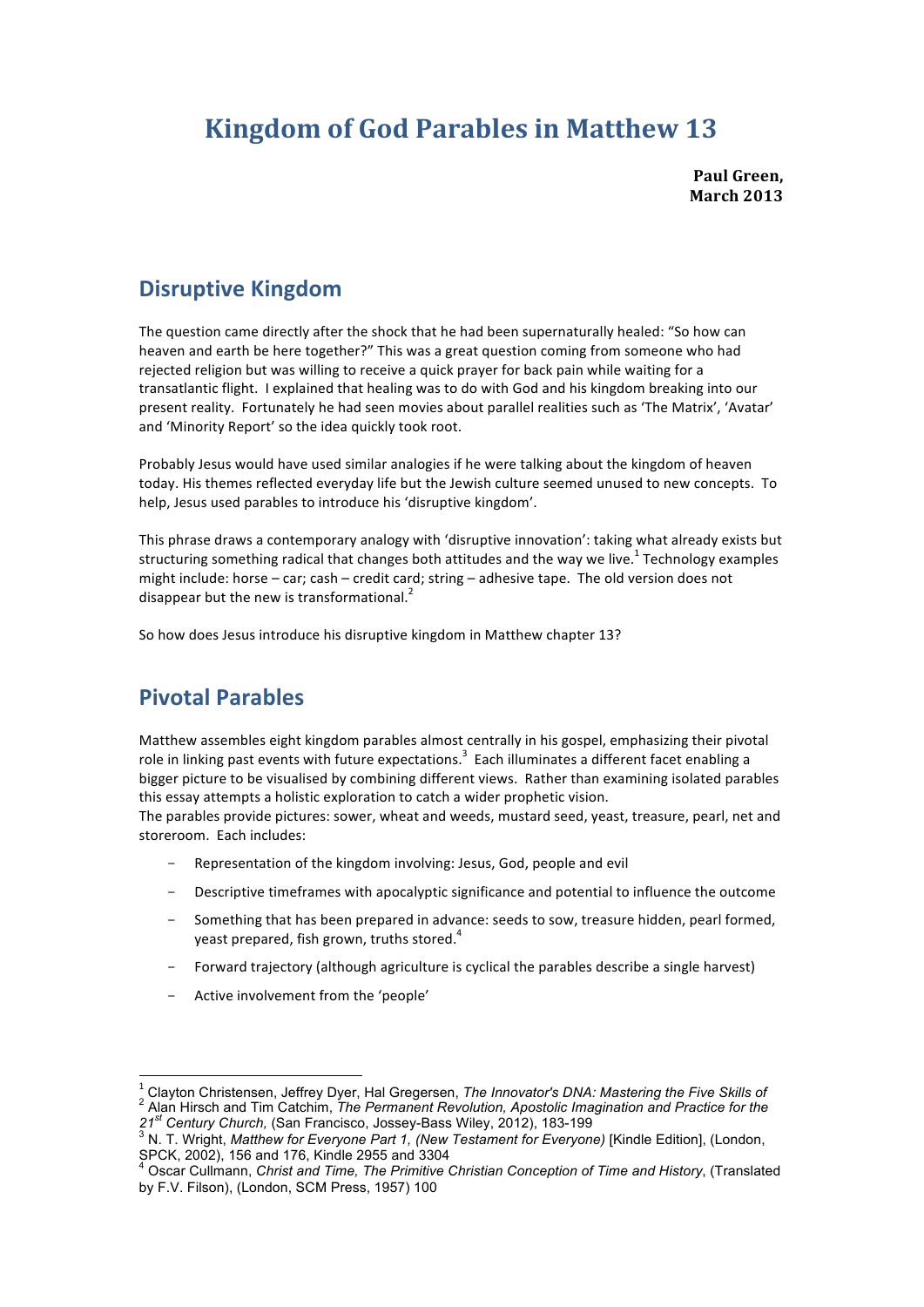### **History Entwined with Language**

Family and domain are dominant themes throughout the Old Testament. The Hebrew word 'seed', *sperma,* (σπέρμα) expresses the first theme because it represents the family line from Adam through to Jesus.<sup>5</sup> Its multiple meanings include: germ of the plant, virile semen, family, tribe and the Holy Spirit's regenerative energy within the soul.<sup>6</sup>

The second theme, God's kingdom realm, *basileia*<sup>7</sup>, is redolent with meaning<sup>8</sup> conveyed through key passages such as: Genesis 22:18, Exodus 15:18, 2 Sam 7:12-16 and Psalm 2. $^9$  1 Kings 4:25 captures the 'shalom' of the kingdom: 'During Solomon's lifetime Judah and Israel, from Dan to Beersheba, lived in safety, everyone under their own vine and fig tree.'

Morphew succinctly encapsulates the story and the rabbis' concept of God's *malkuth* (kingdom): 'The Lord is King. The Lord will become King,<sup>10</sup> expressing present nearness to God plus the expectation of a potent future kingdom.<sup>11</sup> In the phrase 'the kingdom of heaven is like' (v24), Matthew uses 'heaven' as a periphrasis of 'God'<sup>12</sup> – his dimension of reality.<sup>13</sup>

Numerous prophets looked forward to the coming kingdom<sup>14</sup>, characterised by Isaiah as he strives for suitable images.<sup>15</sup> Daniel, while in exile, provides images of hope that God will establish the 'son of man' with sovereignty over the earth distinctly contrasting the world's empires with God's kingdom, and 'lawless peoples' with the 'holy people' of God. (Daniel 7:14-27, generally chapters: 2, 7 and 12)<sup>16</sup>

The 'seed', within second-Temple Judaism, may be a metaphor for the 'remnant' people returning from exile, the true Israel, 'sown' in their land and vindicated by God.<sup>17</sup> Would the new sowings be successful?<sup>18</sup> Perhaps other birds, implying the gentiles, will benefit from the fruit of the 'tree of Israel's heritage<sup>'?19</sup> Intriguingly, a seed-eating Arabian Babbler *spermologos*,<sup>20</sup> – 'gossiper' or 'sponger'<sup>21</sup> – lives in shrubbery – including mustard trees.

### **End of Exile**

Ruled by the Romans, the Jews still felt virtually in exile, $^{22}$  so when Jesus described himself as 'son of man' with a kingdom message, it raised expectations that God's reign was coming and that national independence would be restored. Not a trivial thought and weighted with dangerous overtones. If Jesus were indeed the king of the Jews it would challenge the aspiration of Herod Antipas<sup>23</sup> and the

<sup>&</sup>lt;sup>5</sup> Stephen G. Dempster, *Dominion and Dynasty: A Biblical Theology of the Hebrew Bible*, (Downers Grove Illinois, IVP Academic, 2003), 61, 86-87

 $^6$  Strong, *Strong's Greek Translation, Accordance 8 Bible Software* (Oaktree Software, 2010) ref 4690<br><sup>7</sup> George Eldon Ladd, *The Presence of the Future, The Eschatology of Biblical Realism (*Grand Rapids, Eerdmans, 1974), 130<br> $8 \text{ N}$ , T. Wright, Jasus 3

<sup>8</sup> N. T. Wright, *Jesus and the Victory of God: Christian Origins and the Question of God: v. 2 (Christian Origins & the Question of God),* (London, SPCK, 1996), 203, Kindle 4466<br><sup>9</sup> Derek Morphew, *Breakthrough, Discovering the Kingdom*, (Capetown, Vineyard Publishing

International, 2006), 24<br><sup>10</sup> Ibid, 13

<sup>&</sup>lt;sup>11 George Eldon Ladd, *The Presence of the Future,* 139<br><sup>12</sup> Richard Baukham and Trevor Hart, *Hope Against Hope: Christian Eschatology in a Contemporary*<br>*Context*, (London, Darton, Longman & Todd, 1999), 159<br><sup>13</sup> N. T. </sup>

<sup>&</sup>lt;sup>13</sup> N. T. Wright, *Matthew for Everyone Part 1,* 212, Kindle 3941<br><sup>14</sup> George Eldon Ladd, *The Presence of the Future*, 64-75<br><sup>15</sup> Ibid, 70-75<br><sup>16</sup> G. R. Beasley-Murray, *Jesus and the Kingdom of God* (Grand Rapids, Eerd

Strong, Strong's Greek Translation, ref 4691

<sup>22</sup> N. T. Wright, *Jesus and the Victory of God*, 234<br><sup>23</sup> Ibid, 235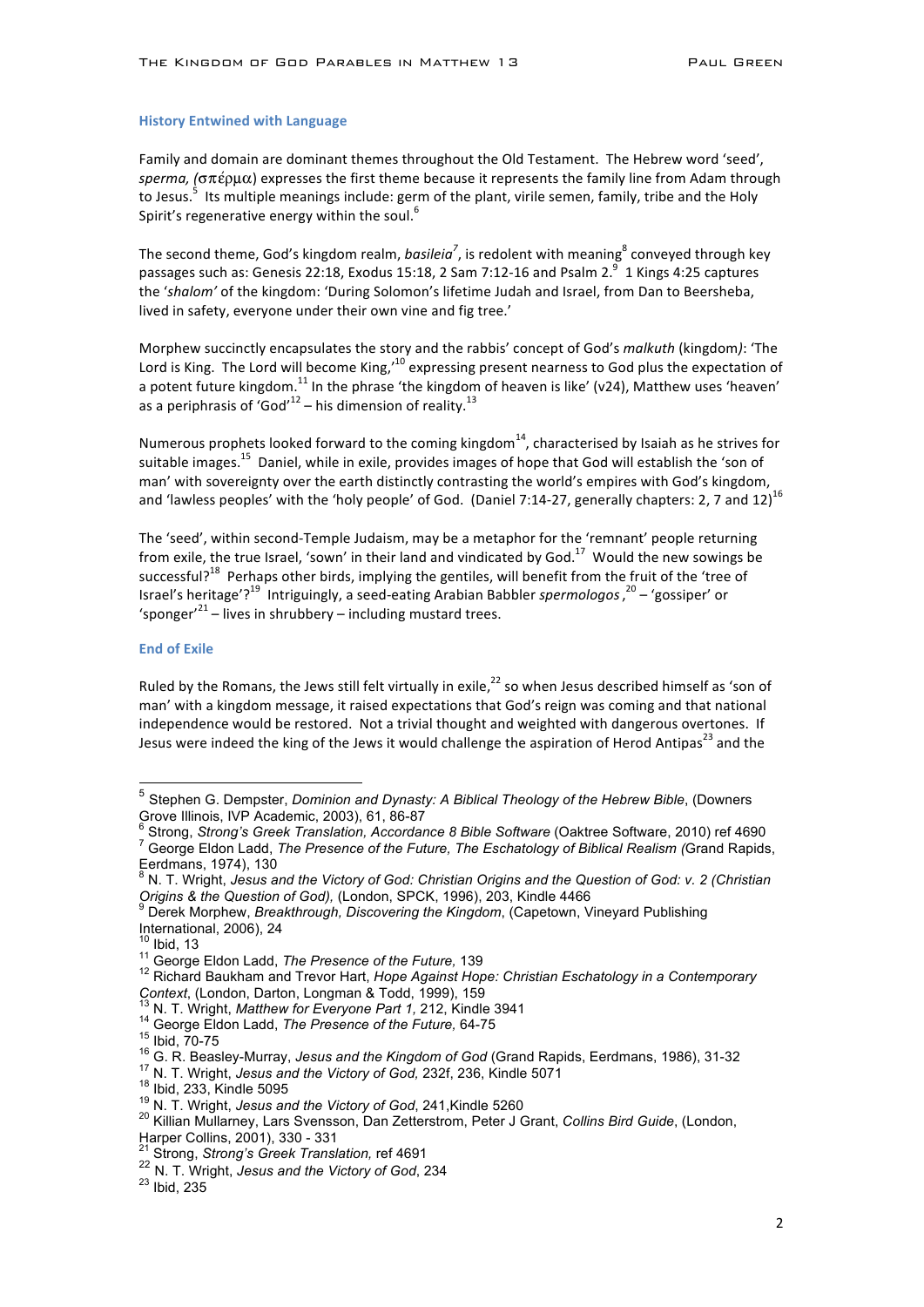'authority of Caesar Augustus.<sup>24</sup> However, since 'divinity had become corrupted with political power, Rome was ripe for spiritual revolution'.<sup>25</sup>

### **Jesus story**

However Jesus' kingdom inauguration was not quite what was expected. Although apocalyptic, the parable of the sower focuses on seeding the kingdom rather than dramatic intervention. Furthermore, it seems that God's '*malkuth'*, previously focused on Israel, might be extended to 'outsiders' revealed wherever God's rule is received.<sup>26</sup>

For centuries prophetic 'Pearls' provided a foretaste<sup>27</sup> of God's kingdom but the Davidic model did not look quite like Matthew 13. Not surprising, therefore, that it would be difficult to recognise this kingdom as more valuable than all that has gone before.<sup>28</sup>

#### **Puzzlement**

The significance quickly became apparent through Jesus' teaching and astonishing actions that demonstrated his vision for this world and the future.<sup>29</sup> The disciples expressed their puzzlement as such evident miraculous world-beating power (Matthew ch. 8-9) is restrained to planting seeds (Matt. 13:11-17). Nevertheless, the story of Israel now becomes the story of God's kingdom.<sup>30</sup> 'God is in the business of bringing a new world through Jesus, not of tinkering with the old.'<sup>31</sup>

The disciples clearly valued these parables because many are recorded in Mark and Luke with minimal disparity. They also found them puzzling (v36). Wenham submits that the interpretations are attributable to Jesus<sup>32</sup> but Hultgren suggests it was most probably the gospel writers.<sup>33</sup>

In Matthew and Luke's accounts parables are necessary to 'reveal mysteries' if you '...open your ears to what I am saying, for I will speak to you in a parable. I will teach you hidden lessons from our past' (Ps 78:1b-2),<sup>34</sup> (Matt. 13:10-17, 34-35; Luke 8:9-10). Mark controversially implies (Mark 4:10-12) that this singular 'mystery' may be 'concealed' from those that will not understand,<sup>35</sup> fulfilling Isaiah's prophecy: 

For this people's heart has become calloused; they hardly hear with their ears, and they have closed their eyes. Otherwise they might see with their eyes, hear with their ears, understand with their hearts and turn, and I would heal them. (Matt. 13:15)

#### **Confusing Times**

In these parables, Jesus seems to speak from a future perspective looking backwards in time.<sup>36</sup> Several interwoven timeframes overlap:

The treasure and pearl can be appropriated with immediate benefits<sup>37</sup>

<sup>&</sup>lt;sup>24</sup> Marcus J. Borg, *Jesus: Uncovering the Life, Teachings, and Relevance of a Religious Revolutionary,*<br>(New York, Harper Collins, 2008), 66-67

<sup>&</sup>lt;sup>25</sup> Andrew Marr, *History of the World*, (London, BBC TV series, DVD, 2012), episode 2<br><sup>26</sup> George Eldon Ladd, *The Presence of the Future*, 139<br><sup>27</sup> David Wenham, *The Parables of Jesus*, (Downers Grove, IVP Academic, 19

Collins, 1998), 412-413 <sup>30</sup> Arland J. Hultgren, *The Parables of Jesus, A Commentary*, (Grand Rapids, Eerdmans, 2002), 297- 298<br><sup>31</sup> David Wenham, The Parables of Jesus, 209

 $\frac{32}{33}$  Ibid, 65<br>  $\frac{33}{34}$  Arland J. Hultgren, *The Parables of Jesus,* 301 and 460-461<br>  $\frac{33}{34}$  David Wenham, *The Parables of Jesus*, 239-242<br>  $\frac{35}{34}$  Arland J. Hultgren, *The Parables of Jesus*, 462-463

<sup>36</sup> Derek Morphew, *Breakthrough,* 112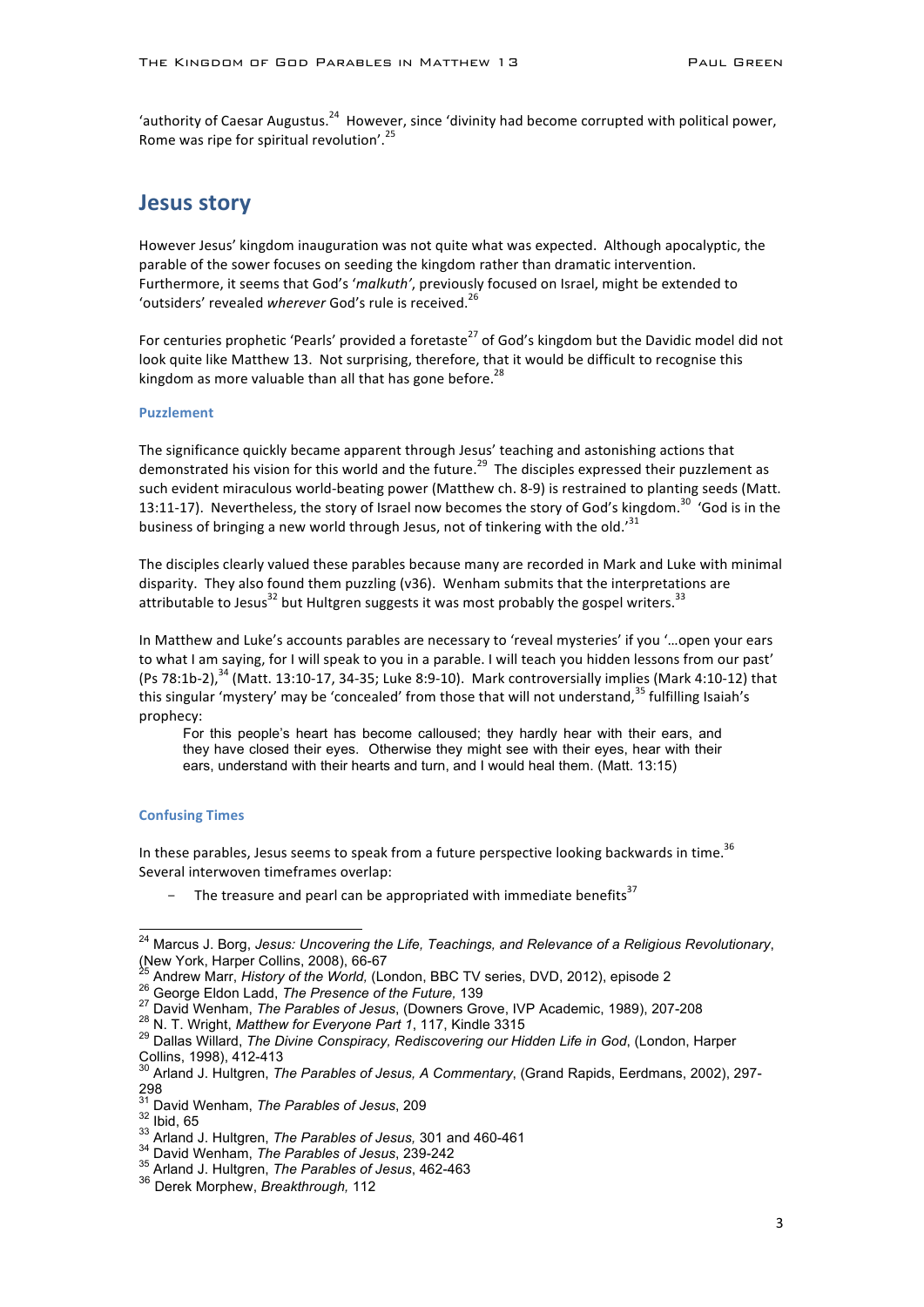- The yeast is active throughout time
- Growth of fish, wheat and weeds is continuous
- Sorting and rewards occur at the end of the age

There is imminence of activity encompassing immediate, developing and future realities. The Kingdom is so near that freedom of action appears constrained to basic choices.<sup>38</sup> Maybe the choosing causes the kingdom reality to come into being, or the 'being' to come into kingdom reality.

### **Charting the Parables**

A diagrammatic representation based on a frequently used picture of inaugurated eschatology may help our appreciation of the relationship between these parables (*It is assumed that the reader is familiar* with the concept that rule and reign of God's kingdom is manifest by the simultaneous *expression* of the present and future age in current reality.<sup>39</sup>)



The Sower, Wheat and Weeds, Treasure and Pearl are associated with the vertical band representing the kingdom moving through time like a continuous present: every moment pregnant with the potential for heaven to be released yet simultaneously constrained by each individual as they choose to own or disregard its presence as valuable or worthlessly irrelevant. The spiritual environment between the Ages affects the message (seeds), influencing germination, growth and predation. Meanwhile, others grow unnoticed (mustard and fish).

Other parables illuminate the diagram:

- Mustard seed is propulsive, secretly growing huge compared with its seed<sup>40</sup> always advancing the kingdom (Matt. 11:12)
- Yeast pulls the kingdom forward, infiltrating, reactive and unstoppable (Matt  $16:18)^{41}$
- The storeroom holds past prophecies and eschatological hope
- The net eternally values good and rejects bad

<sup>&</sup>lt;sup>37</sup> James D. G. Dunn, *Jesus Remembered* (Grand Rapids, Eerdmans, 2003), 443<br><sup>38</sup> Derek Morphew, *Breakthrough*, 111<br><sup>39</sup> For a straightforward understanding of this concept that rule and reign of the kingdom of God is manifest by the simultaneous expression of the present and future age in current reality – see Derek Morphew, *Breakthrough,* 57-68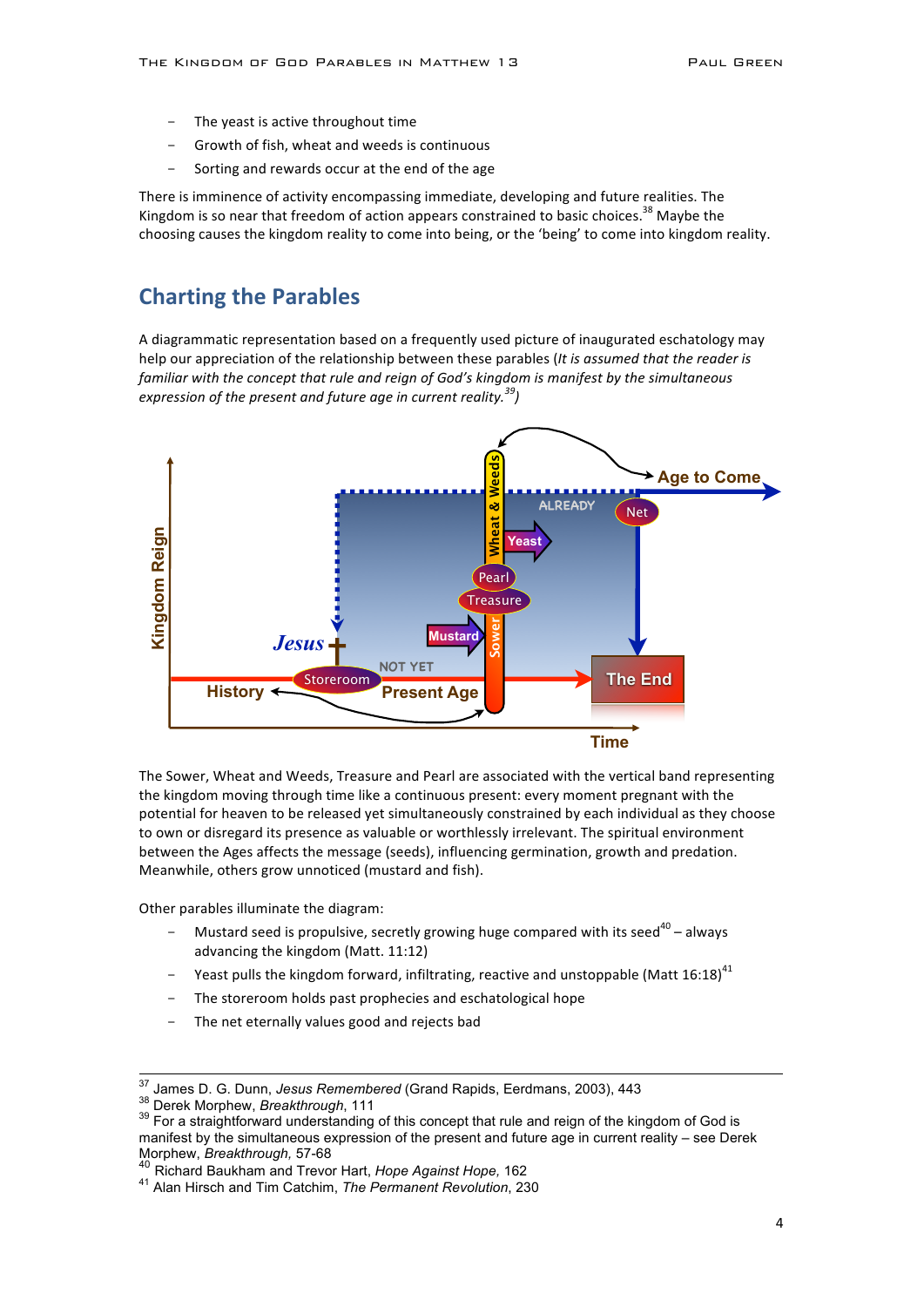### **Inside Story**

Together the parables combine sudden appropriation, growth, decline and eschatological fulfillment, an interwoven story within which Jesus associated himself with the farmer inaugurating the kingdom (v37). This implies no expectation of impending kingdom rule, as Borg suggests;  $42$  however, his concept of 'participatory eschatology' is essential because mankind is not irrelevant to kingdom evolution but truly influences events and outcomes.<sup>43</sup> Certainly, as Bultmann suggests,<sup>44</sup> the renovation of our inner lives is a wonderful expression of kingdom reign as our self-understanding reflects the kingdom message; but is it more than this?

How would we recognise such participatory kingdom reign? When asked, Jesus answered: 'But if I am casting out demons by the Spirit of God, then the Kingdom of God has arrived among you' (Matt.) 12:28). Jesus invites us to take part and delight in owning the story within ourselves.<sup>45</sup> 'This story carries a revolutionary message: ordinary people matter. They are the arena of a cosmic struggle between good and evil. $146$ 

Yet, before engaging with the disruptive kingdom each person has the opportunity to evaluate the 'pearl'. It may not be accredited with any worth so 'Don't throw your pearls to pigs!'(Matt 7:6). Even if its value is recognised it may still be ignored as irrelevant. However, failure to choose is not an option. 47

#### **Entangled hope**

This struggle is pictured when Wheat and Weeds grow together as two realms implanted with contrasting DNA. Kingdom 'wheat' tangles with vigorous 'weeds'. Those caught up by religion, politics, culture and, especially, occupations, friends and family. None bad in themselves, but nevertheless repurposing the nutrients provided to nurture the crop.

Untangling, a sensitive process requiring angelic skills, is held back until the end of the age. What damage would be caused to kingdom people if the people of evil were removed? Much as we might want God to root out major evils of the world the price would inevitably include every other ungodly pattern of behaviour, some of which we cling to within ourselves even while strive to be free.<sup>4</sup>

### **Plant a Tree**<sup>49</sup>

Jesus embodies the heavenly reign and rule of God and extended authority to his followers who, under this sphere of influence, 'enter the kingdom' and enact its presence with spiritual power.<sup>50</sup> Similar evidence continues today as the Holy Spirit empowers believers with healing, prophetic and other gifts, but also growing in personal grace and wholeness through inner healing and heavenly significance as kingdom people. $51$ 

This is the new creation Paul talks about, for the individual and the kingdom. The treasure that man values is that which God values most; it will survive and shine in the new heaven.<sup>52</sup> Clearly anything

<sup>&</sup>lt;sup>42</sup> Marcus J. Borg, *Jesus,* 258<br>
<sup>43</sup> Ibid, 259<br>
<sup>44</sup> Rudolf Bultmann, *Jesus Christ and Mythology*, (London, SCM Press, 1964), 75<br>
<sup>45</sup> Dallas Willard, *The Divine Conspiracy,* 320<br>
<sup>46</sup> Andrew Marr, *History of the Wo* 

<sup>49</sup> Martin Luther supposedly said that if the end of the world were to occur tomorrow he would plant a tree – because all that is good would survive and he would be able to eat the fruit in heaven. Otto Friedrich, Living: Of Apple Trees and Roses, (Article in Time Magazine Archive, 20 June, 1988)<br><sup>50</sup> Richard Baukham and Trevor Hart, *Hope Against Hope*, 160-161<br><sup>51</sup> Stuart Lees, *Transforming Life* (Eastbourne, Kingsway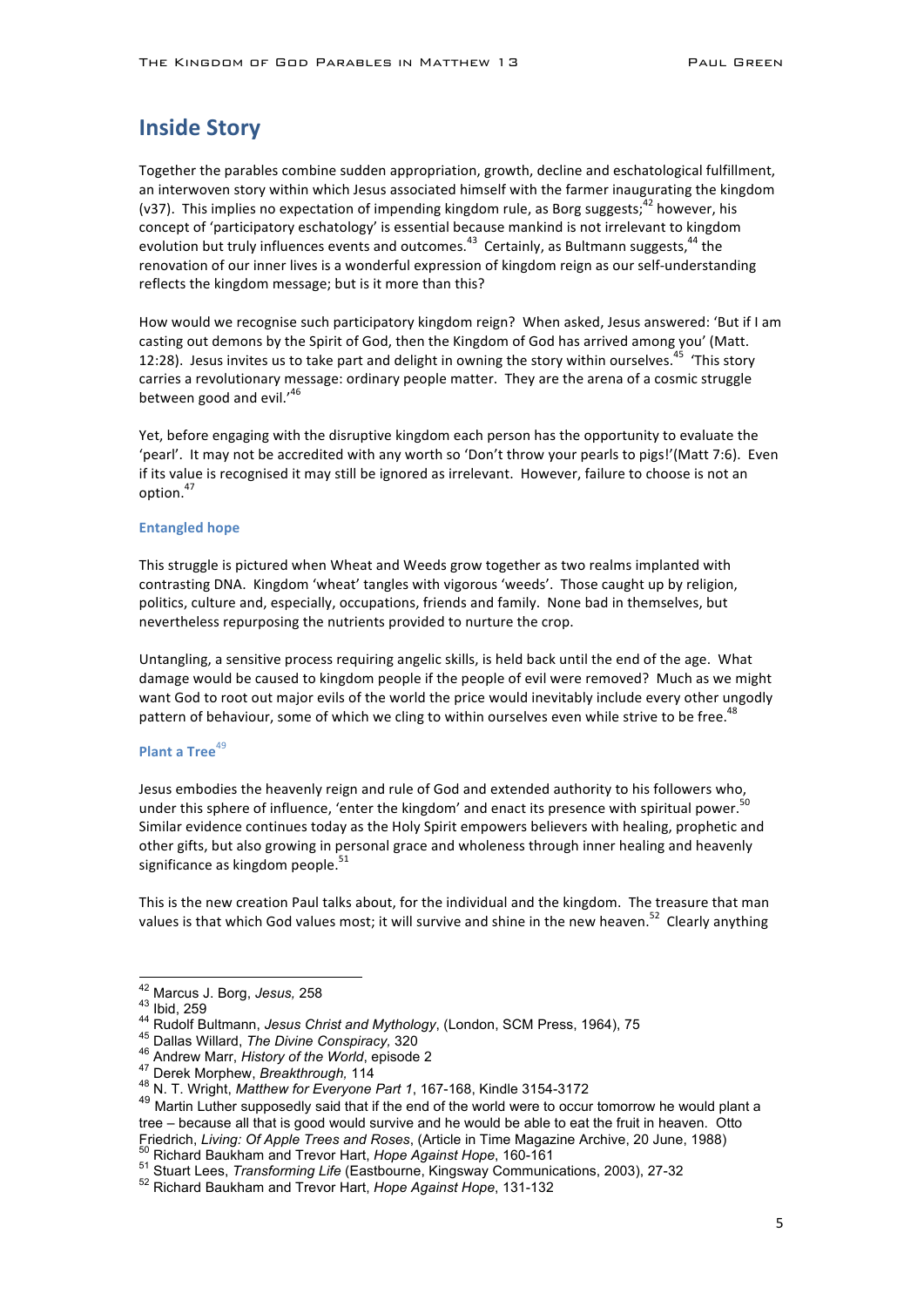that is not of heavenly worth cannot inhabit this kingdom reality and is ultimately 'burnt up' (1 Cor 3:9-15). 

Perhaps this explains why, when the kingdom became present, my colleague's back pain could not exist. This is the eschatological hope: just as yeast influences dough and Jesus brings contagious holiness, so proximity to kingdom rule will be similarly influential.

#### **Seeding the Gospel**

Might our church life provide the soil for kingdom seeds, where heavenly reign and rule are apparent? Can church offer an infectious kingdom or is it more likely to try extracting people from the world and perhaps cause root damage in the process? Sadly, as Tomlin says: 'we are called to be like God. And we settle for just being nice.'<sup>54</sup>

Matthew 13 conveys a disruptive message to churches encouraging kingdom people see themselves afresh as seeding the gospel of a kingdom to be discovered that permeates every aspect of life. Yeast is most productive when it is heated, so might Christians grow within the pressures of other 'kingdoms' of business, government, finance, education and the 'normal' stuff of life. We dare to hope that the Christian community, enabled by the Holy Spirit, might infect the 'weeds' with the reality of the reign of God.

# **Viral Kingdom**

These parables are not just an apocalyptic backward view, but also an apostolic vision of the future. The apostle is seeking a self-sustaining, self-replicating movement that will permeate, entangle and change the world as it repeatedly presents kingdom treasures, multiplying its effect like a virus. Pearls revealed to each person become the movement that grows into a tree considerably larger than its seed.

So is the kingdom of God bringing disruptive change today? Would Jesus say the kingdom of God is like a YouTube video or Internet message that has gone 'viral'? This seems a reasonable analogy because it is passed on one person at a time, some reject it but where it takes root it can quickly multiply, replicating 'thirty, sixty or even a hundred times' (v8).

### **Plant the Gospel**

It seems unlikely that existing western church models could accommodate such a vision, embody the kingdom  $^{55}$  or engage with contemporary society.<sup>56</sup> The disruptive kingdom needs to generate disruptive models of 'being' church.

Instead of planting churches we need to plant gospel movements.<sup>57</sup> There is good in the old but a growing kingdom continues reinventing itself, which requires an apostolic spirit of innovation<sup>58</sup> to seed the gospel in different cultural frameworks, infecting and replicating kingdom rule.<sup>59</sup> Stories are the seed of viral replication and the Gospels provide a perfect source that can be 'discovered' by all and become tangible reality when reinforced by evidential acts of kingdom reign.

 <sup>53</sup> Crispin H. T. Fletcher-Louis, *Jesus as the High Priestly Messiah Part 2, Journal for the Study of the Historical Jesus, Vol 5.1* (London, Sage Publications, 2007), 64<br><sup>54</sup> Graham Tomlin, *Spiritual Fitness, Christian Character In A Consumer Culture*, (London, Continuum,

 $2006$ ), 86

<sup>55</sup> Graham Tomlin, *Spiritual Fitness,* 33<br>56 Dallas Willard, *The Divine Conspiracy,* 222-223<br><sup>57</sup> Alan Hirsch and Tim Catchim, *The Permanent Revolution*, 217<br><sup>58</sup> Ibid, 183<br><sup>59</sup> Ibid, 109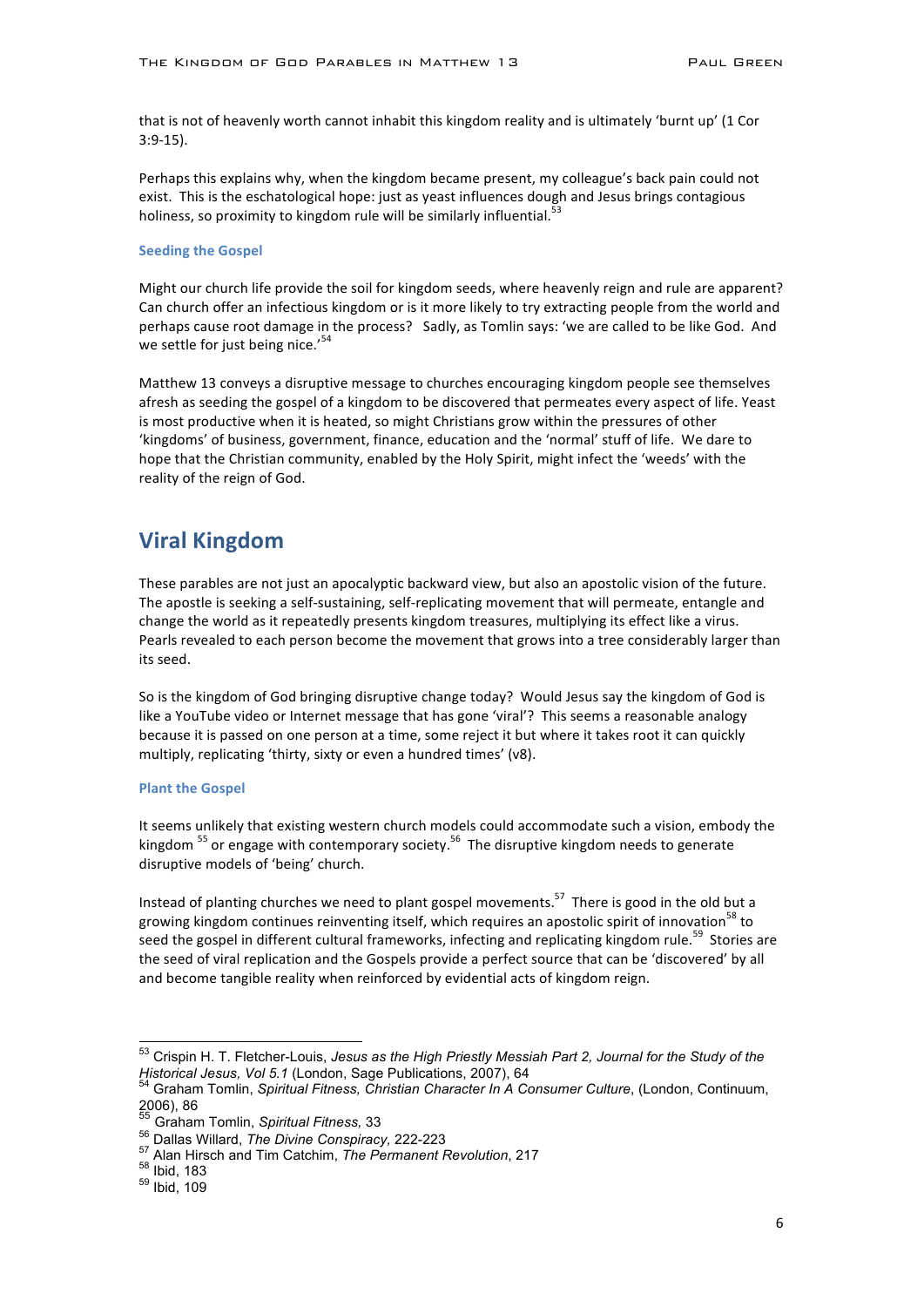# **Disruptive Kingdom**

The kingdom continues to be disruptive. Its rule was present as my coworker was healed. The message was indeed infectious because, unprompted, he described his experience to another colleague during breakfast. It was a Sunday and spontaneously, they both came to church. Sadly the seed was snatched away on returning home by corrosive scepticism from his wife.

As Tomlin puts it: 'Remember who you are: You are more than what you have become.'<sup>60</sup> As we grow and connect increasingly with heaven we become more like God. It is not enough to just grasp the pearl of salvation without fulfilling our purpose from the beginning of time: made in his image to bring God's creative rule to the world. Better still, we can take up this challenge and join the innovative kingdom movement to seed the gospel afresh.

 <sup>60</sup> Graham Tomlin, *Spiritual Fitness,* <sup>86</sup>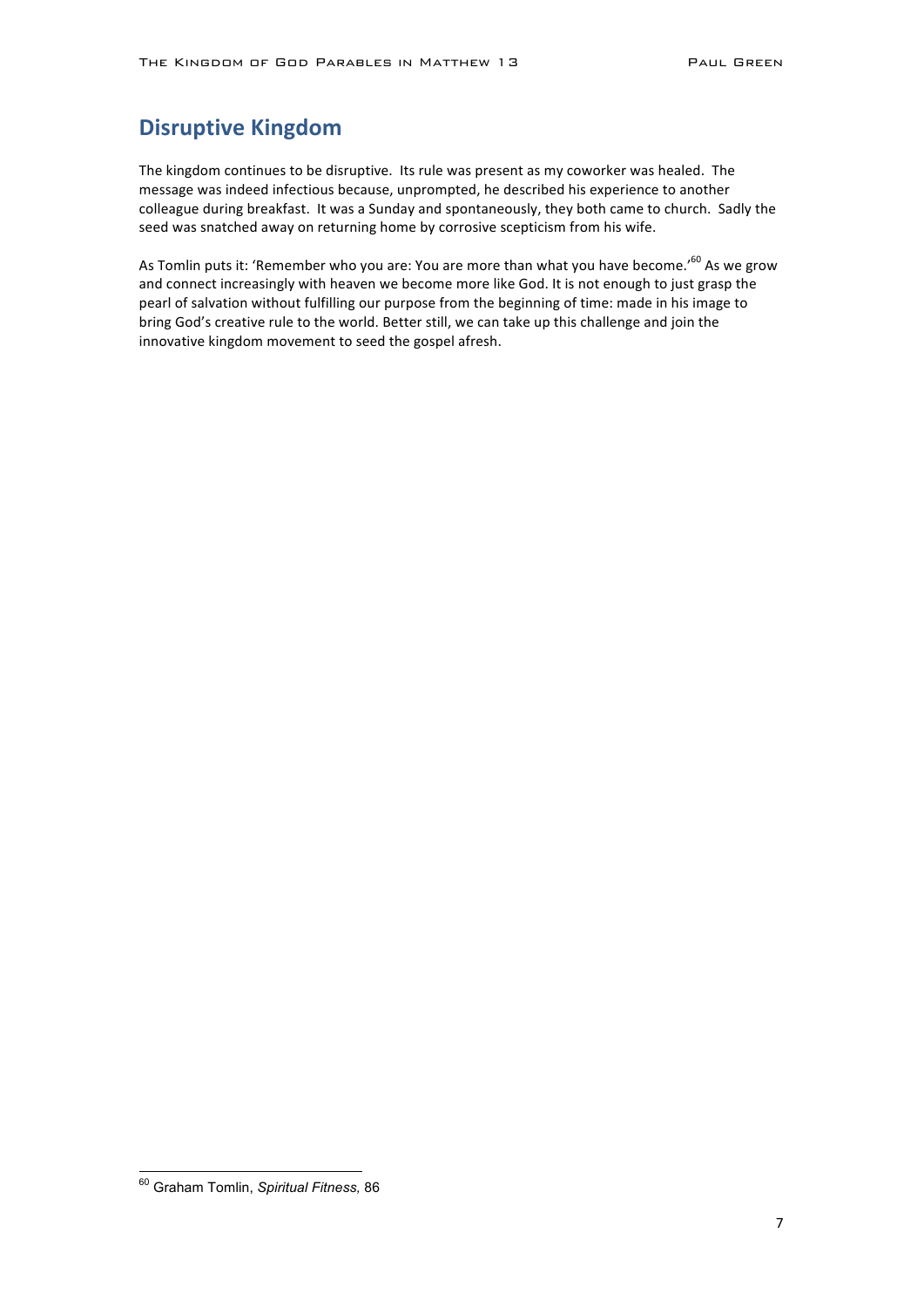### **Bibliography**

Baukham, Richard / Hart, Trevor, *Hope Against Hope: Christian Eschatology in a Contemporary* Context, London, Darton, Longman & Todd, 1999

Beasley-Murray, G. R., *Jesus and the Kingdom of God*, Grand Rapids, Eerdmans, 1986

Borg, Marcus J., Jesus: Uncovering the Life, Teachings, and Relevance of a Religious Revolutionary, New York, Harper Collins, 2008

Bultmann, Rudolf, *Jesus Christ and Mythology*, London, SCM Press, 1964

Christensen, Clayton / Dyer, Jeffrey / Gregersen, Hal, *The Innovator's DNA: Mastering the Five Skills of* Disruptive Innovators, Harvard, Harvard Business Review Press, 2011

Cullmann, Oscar, *Christ and Time, The Primitive Christian Conception of Time and History*, (Translated by F.V. Filson), London, SCM Press, 1957

Dempster, Stephen G., *Dominion and Dynasty: A Biblical Theology of the Hebrew Bible*, Downers Grove Illinois, IVP Academic, 2003

Dunn, James D. G., Jesus Remembered Grand Rapids, Eerdmans, 2003

Fletcher-Louis, Crispin H. T., Jesus as the High Priestly Messiah Part 2, Journal for the Study of the *Historical Jesus, Vol 5.1, London, Sage Publications, 2007* 

Friedrich, Otto, *Living: Of Apple Trees and Roses*, Article in Time Magazine Archive, 20 June, 1988

Hirsch, Alan / Catchim, Tim, *The Permanent Revolution, Apostolic Imagination and Practice for the 21<sup>st</sup> Century Church,* San Francisco, Jossey-Bass Wiley, 2012

Hultgren, Arland J., The Parables of Jesus, A Commentary, Grand Rapids, Eerdmans, 2002

Ladd, George Eldon, *The Presence of the Future, The Eschatology of Biblical Realism, Grand Rapids,* Eerdmans, 1974

Lees, Stuart, *Transforming Life*, Eastbourne, Kingsway Communications, 2003

Marr, Andrew, *History of the World*, London, BBC TV series, DVD, 2012

Morphew, Derek, *Breakthrough, Discovering the Kingdom*, Capetown, Vineyard Publishing International, 2006

Mullarney, Killian / Svensson, Lars / Zetterstrom, Dan / Grant, Peter J, *Collins Bird Guide*, London, Harper Collins, 2001

Strong, Strong's Greek Translation, Accordance 8 Bible Software, Oaktree Software, 2010

Tomlin, Graham, *Spiritual Fitness, Christian Character In A Consumer Culture*, London, Continuum, 2006

Wenham, David, *The Parables of Jesus*, Downers Grove, IVP Academic, 1989

Willard, Dallas, *The Divine Conspiracy, Rediscovering our Hidden Life in God*, London, Harper Collins, 1998